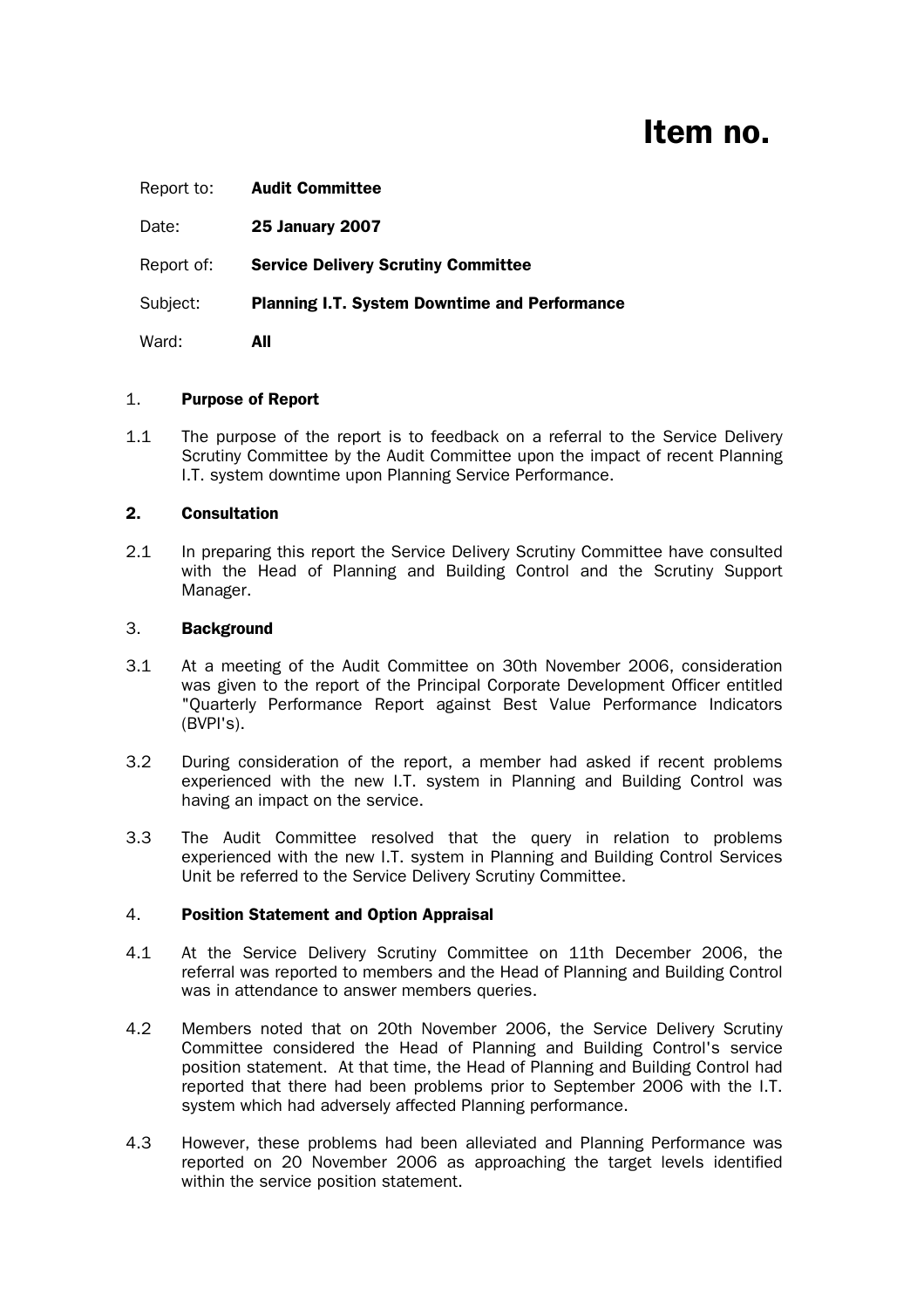- 4.4 For the Audit Committee's information, a copy of the aforementioned Service Position Statement for the Planning and Building Control Unit is appended in this report.
- 4.5 On 11 December 2006 the Head of Planning and Building Control reported that the Council's I.T. systems had been unavailable during the weekend of 25th and 26th November for essential maintenance.
- 4.6 On Monday 27 November 2006 the Planning and Building Control system would not reboot due to a problem with the server for that system. The system was less than a year old and still under warranty. As this was due to an external maintenance problem, replacement equipment was ordered. The system was down for 3 days until Wednesday 29 November when the supplier replaced the system.
- 4.7 The Head of Planning and Building Control reported that since the equipment had been replaced, the system had been operating to plan.
- 4.8 Members of the Service Delivery Scrutiny Committee were also informed that the Planning Administration staff had relocated offices but that the I.T. ports were not operated in the new office. This had resulted in 2/3 days lost for receiving applications. These problems had also been addressed.
- 4.9 In analysing the consequences of the above, the Head of Planning and Building Control stated that the response time from the I.T. supplier had not been satisfactory. As a result, the supplier has agreed to improve the response time and introduce a 24 hour response mechanism should the Council experience any further problems.
- 4.10 The Head of Planning and Building Control stressed that turnaround times for receiving and validating planning applications had been 2 days, although the IT problems produced a backlog of 2 weeks of applications. Action was now being taken to deal with the backlog and achieve the previous performance levels.

## 5.0 Service Delivery Scrutiny Committee - Findings

- 5.1 The Service Delivery Scrutiny Committee are satisfied with the explanations given by the Head of Planning and Building Control for the downtime suffered by the Planning and Building Control I.T. system.
- 5.2 It is particularly noted that response times under the Planning I.T. system warranty are to be improved, meaning that system failure should be kept to a minimum.
- 5.3 A perhaps more far reaching concern is the issue of I.T. ports not being operational after a change in office accommodation and it was suggested that this should have been considered as part of the relocation to ensure that the I.T. systems were operational from day 1 of the relocation.
- 5.4 The Service Delivery Scrutiny Committee also noted that Planning Performance generally was being investigated by a Performance Improvement Team and as such, the Service Delivery Scrutiny Committee would not wish to duplicate the work of that team unnecessarily.
- 5.5 The Head of Planning and Building Control will present his next service position statement to the Service Delivery Scrutiny Committee on 12 March at which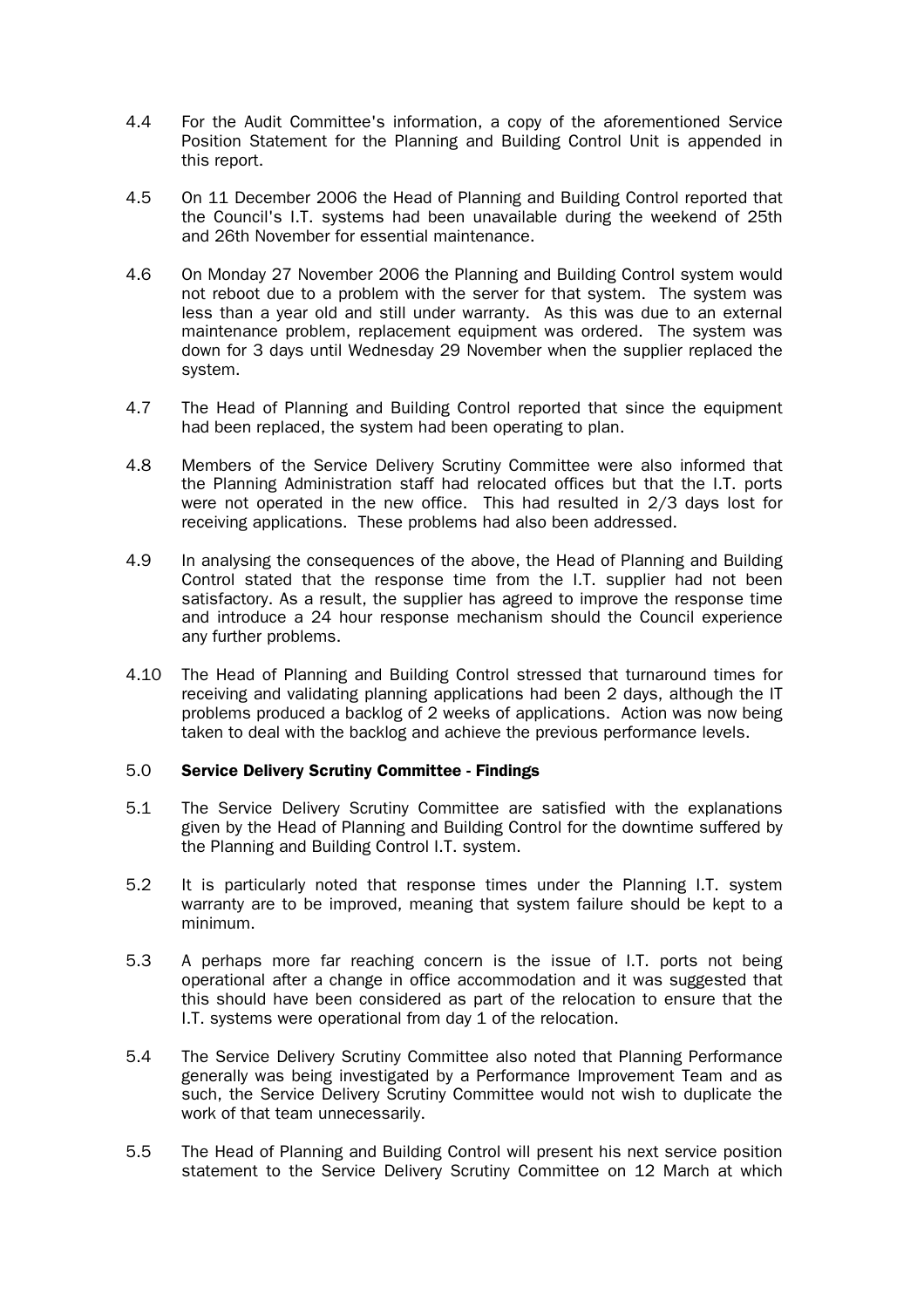time the planning performance will be further scrutinised and any findings of the Performance Improvement Team considered.

# 6.0 Implications

### 6.1 Financial Implications

There are no financial implications arising from this report.

#### 6.2 Legal Implications

There are no legal implications arising from this report.

#### 6.3 Policy Implications

There are no policy implications arising from this report.

#### 6.4 Risk Implications

 A risk assessment has been carried out and the necessary actions required to manage the identified risks identified.

#### 6.5 Communications

 There is a communications issue arising from this report that there should be liaison between Service Units and the Council's I.T. Section when office relocations occur to ensure that all I.T. ports are operational when the move occurs.

#### 7.0 Corporate Implications

## 7.1 Corporate Plan and Priorities

 The report contributes to the Council's Corporate Objectives of "Quality Services for our people" and "Striving for excellence in the workplace".

## 7.2 Equality and Diversity Implications

There are no Equality and Diversity Implications arising from the report.

## 7.3 E-Government Implications

 The E-Government Implications identified within the report centre around the adverse effects upon the performance of the Planning and Building Control Unit of the I.T. systems downtime.

#### 7.4 Procurement Implications

There are no procurement implications arising from the report.

#### 8.0 Recommendations

8.1 Members are recommended to receive the report and note the findings of the Service Delivery Scrutiny Committee's investigation into the recent Planning and Building Control I.T. systems downtime.

#### Background Papers